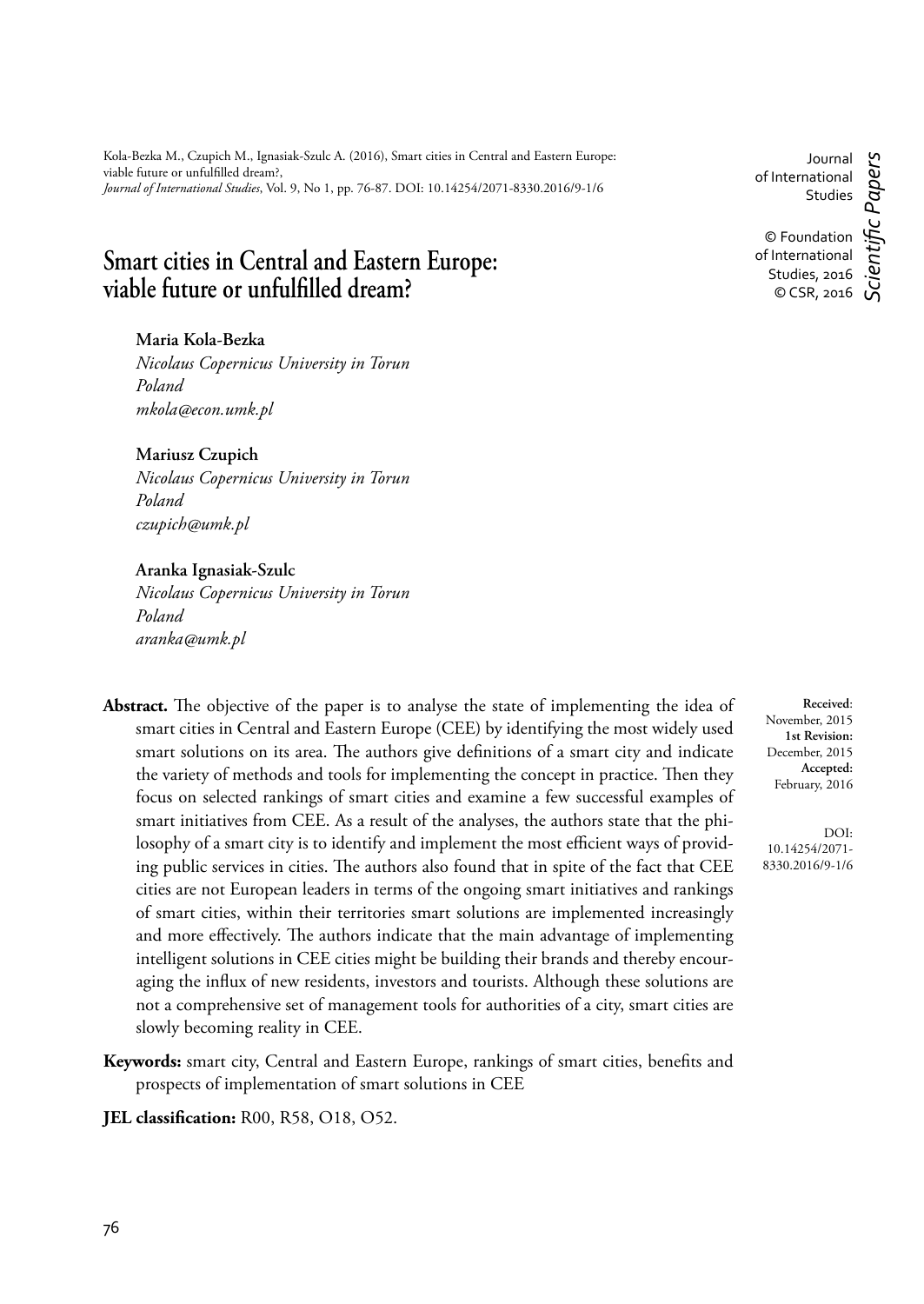# **INTRODUCTION**

In today's world cities are the main centres of economic growth; they are also the centres inhibited by an increasing proportion of population. Cities' participation in the global GDP is currently around 80% (World Economic Forum, 2014, p. 9). The urban population in 2014 accounted for 54% of the total global population, up from 34% in 1960, and continues to grow (WHO, 2016). In 2011 there were 480 cities with populations exceeding one million as compared to just 80 in 1950. More than 3 billion people currently reside in urban centers and this figure is expected to rise to 5 billion by 2050 (Muggah, 2012, p. 1). Municipal authorities, therefore, are facing the necessity to guarantee citizens the quality of life and public service suited to their growing expectations. A tool used by municipalities that are trying to meet these challenges is the concept of a smart city. The concept is particularly popular in major cities around the world, where, due to accumulating problems related also to high population density and air pollution, implementing highly effective solutions in different areas of the city, for instance, in the field of waste or transport management, has become a necessity. Similar problems also affect cities of Central and Eastern Europe (CEE). However, smart solutions, which give a sense of a smart city, are implemented there relatively rarely.

The objective of the paper is to analyse the state of implementing the idea of smart cities in Central and Eastern Europe (CEE) by identifying the most widely used smart solutions on its area. The authors used for this purpose the method of analysis of the subject literature, rankings and reports on smart cities, and the method of case studies, giving examples of smart initiatives successfully implemented in selected cities in CEE (ie. Budapest, Tallinn, Vilnius, Riga, Sofia, Tri-City, Poznan). The paper begins with a general overview of definitions of 'smart cities' and then discusses the variety of methods and tools for implementing the concept. The next section focuses mainly on European smart cities rankings and indicates the position of CEE cities in these rankings. Next, the paper examines successful examples of smart initiatives from CEE, assesses the state of implementation of the concept of smart city in this part of Europe and gives a brief discussion of the benefits and prospects of smart cities in CEE.

## **THE CONCEPT OF SMART CITIES LITERATURE OVERVIEW**

The notion of a smart city has been appearing increasingly in political and academic discourse since the end of the first decade of the twenty-first century, when a city, due to the quickly increasing number of its inhabitants, progressive global warming and the instability of the global economy, has become a place to solve problems of the contemporary world (Glaeser 2011, Lehrer 2012, Katz, Bradley, 2013).

The smart city concept originated from various definitions including those of the 'intelligent city', 'information city', 'knowledge city', 'digital city' and 'ubiquitous city'. It also has something in common with such notions as 'creative city', 'green city' and 'clever city' (see Table 1). These different 'brands' of the city concept have a different scope and place different emphases. All of them are used in the context of defining modern cities or the cities of the future, although in principle, none of them captures the essence of the concept of a smart city, and only shows some differentiators, which are also an inherent feature of the city called 'smart'. Thus, the concept of the smart city itself is fuzzy and often inconsistent (Hollands, 2008).

A smart city stands out from other centres of its 'smartness'. It can be understood as the sum of different improvements in the functioning of urban infrastructure and resources of the city, as well as public services (Allwinkle, Cruickshank, 2011, Boulton, Brunn, Devriendt, 2011, Chourabi et al., 2012, Hollands, 2008, Nam, Pardo, 2011 a, b). It makes a conscious effort to capitalize on the new information and communication technologies (ICT) landscape in a strategic way, seeking to resolve various urban problems (public service unavailability or shortages, traffic, over-development, pressure on land, environmental or sanitation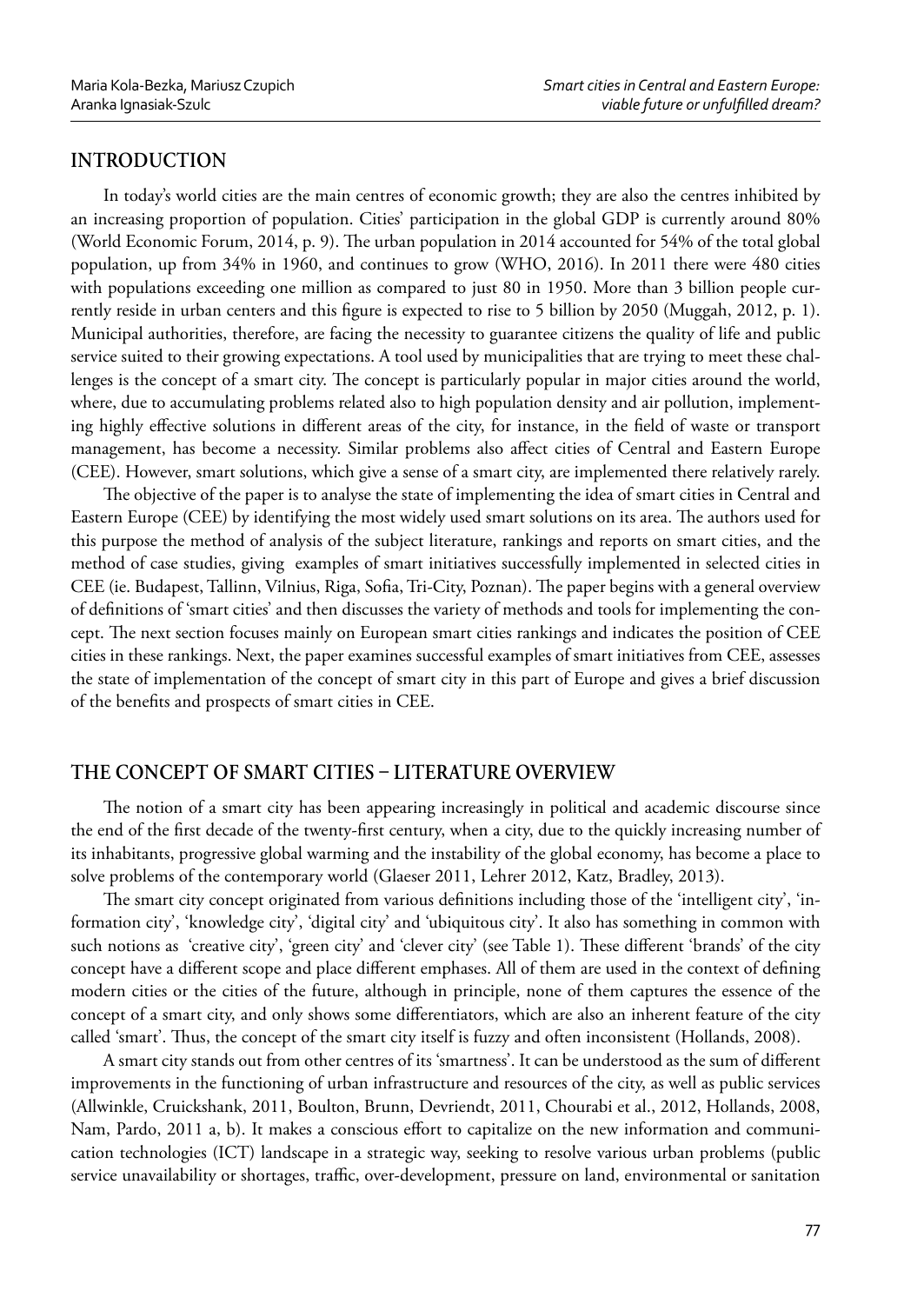shortcomings and other forms of inequality) in order to achieve prosperity, effectiveness and competitiveness on multiple socio-economic levels (Angelidou, 2014). The ultimate goal is to revitalize some of the city's structural (environmental and social) imbalances through the efficient redirection of information. Smart cities are envisioned as creating a better, more sustainable city, in which people's quality of life is higher, their environment more liveable and their economic prospects stronger (Lee, Hancock, Hu, 2014, p. 82).

Table 1

#### Definitions of modern cities (examples)

| City type        | Definitions                                                                                                                                                                                                                                                                                                                                                                                                                                                                                                                                                                                                                                                                                                                                                                                                                                                                                                                                                                                                                                                                                                                                                                                                                                               |
|------------------|-----------------------------------------------------------------------------------------------------------------------------------------------------------------------------------------------------------------------------------------------------------------------------------------------------------------------------------------------------------------------------------------------------------------------------------------------------------------------------------------------------------------------------------------------------------------------------------------------------------------------------------------------------------------------------------------------------------------------------------------------------------------------------------------------------------------------------------------------------------------------------------------------------------------------------------------------------------------------------------------------------------------------------------------------------------------------------------------------------------------------------------------------------------------------------------------------------------------------------------------------------------|
| Intelligent city | A city that monitors and integrates conditions of all of its critical infrastructures, including roads,<br>bridges, tunnels, rails, subways, airports, seaports, communications, water, power, even major<br>buildings, can better organize its resources, plan its preventive maintenance activities, and moni-<br>tor security aspects while maximizing services to its citizens (Hall, 2000).<br>An instrumented, interconnected, and intelligent city. Instrumentation enables the capture and in-<br>tegration of live real world data through the use of sensors, kiosks, meters, personal devices, ap-<br>pliances, cameras, smart phones, implanted medical devices, appliances, cameras, smart phones,<br>implanted medical devices, the web and other similar data-acquisition systems, including social<br>networks as networks of human sensors. Interconnected means the integration of those data into<br>an enterprise computing platform and the communication of such information among the vari-<br>ous city services. Intelligent refers to the inclusion of complex analytics, modelling, optimiza-<br>tion, and visualization in the operational business processes to make better operational decisions<br>(Harrison et al., 2010). |
| Information city | The 'information city' collects information from localities and delivers it to the public via the<br>internet (Lee, Hancock, Hu, 2014, p. 81).                                                                                                                                                                                                                                                                                                                                                                                                                                                                                                                                                                                                                                                                                                                                                                                                                                                                                                                                                                                                                                                                                                            |
| Knowledge city   | Knowledge Cities are cities that possess an economy driven by high value-added exports created<br>through research, technology, and brainpower. In other words, these are cities in which both the<br>private and the public sectors value knowledge, nurture knowledge, spend money on supporting<br>knowledge dissemination and discovery (i.e. learning and innovation) and harness knowledge to<br>create products and services that add value and create wealth (Carrillo, 2011).                                                                                                                                                                                                                                                                                                                                                                                                                                                                                                                                                                                                                                                                                                                                                                    |
| Digital city     | Digital city is a connected community that combines broadband communications infrastructure,<br>a flexible, service-orientated computing infrastructure based on open industry standards; and in-<br>novative services to meet the needs of governments and their employees, citizens and businesses<br>(Yovanof, Hazapis, 2009).                                                                                                                                                                                                                                                                                                                                                                                                                                                                                                                                                                                                                                                                                                                                                                                                                                                                                                                         |
| Ubiquitous city  | The 'ubiquitous city' has been understood as a further extension of the digital or information city<br>in making data ubiquitously available through an embedded urban infrastructure (e.g. through<br>equipment embedded in streets, bridges and buildings) (Lee, Hancock, Hu, 2014, p. 81).                                                                                                                                                                                                                                                                                                                                                                                                                                                                                                                                                                                                                                                                                                                                                                                                                                                                                                                                                             |
| Creative city    | A city that gives inspiration, shares culture, knowledge, and life, a city that motivates its inhabit-<br>ants to create and flourish in their own lives (O'Connor, Shaw, 2014).<br>Cities which want to be innovative, to flourish and to offer wealth and employment to its in-<br>habitants, feel that they have to adapt to arenas in which knowledge and creativity can develop.<br>Culture is often added to this arena, not just as a condition to attract the creative knowledge<br>workers, but also as a major economic sector, intricately interwoven with other sectors of the<br>economy (Musterd, Ostendorf, 2004).<br>Its aim is to develop the creativity and create environment which attracts more creative people, as<br>well as businesses and capital (Florida, 2002, Florida, Tinagli, 2004, Villalba, 2008)                                                                                                                                                                                                                                                                                                                                                                                                                        |
| Green city       | A city which seeks to eliminate the consumption of energy from non-renewable sources (http://<br>www.earthday.org/greencities/learn/).                                                                                                                                                                                                                                                                                                                                                                                                                                                                                                                                                                                                                                                                                                                                                                                                                                                                                                                                                                                                                                                                                                                    |
| Clever city      | The clever city expresses the idea of the city where modern technologies are used solely to meet<br>the needs of its inhabitants. The use of these technologies must be justified with clear benefits for<br>residents. It must be a technology whose behaviour is understandable for the average user, so that<br>the use of services using these technologies for him was easy and comfortable, and required to<br>provide only the information and data that are absolutely necessary. The clever city is a city created<br>by and for its residents (http://www.rossatkin.com/wp/?portfolio=manifesto-for-the-clever-city).                                                                                                                                                                                                                                                                                                                                                                                                                                                                                                                                                                                                                           |

Source: own compilation on the basis of the literature (i.e. Ben Letaifa, 2015).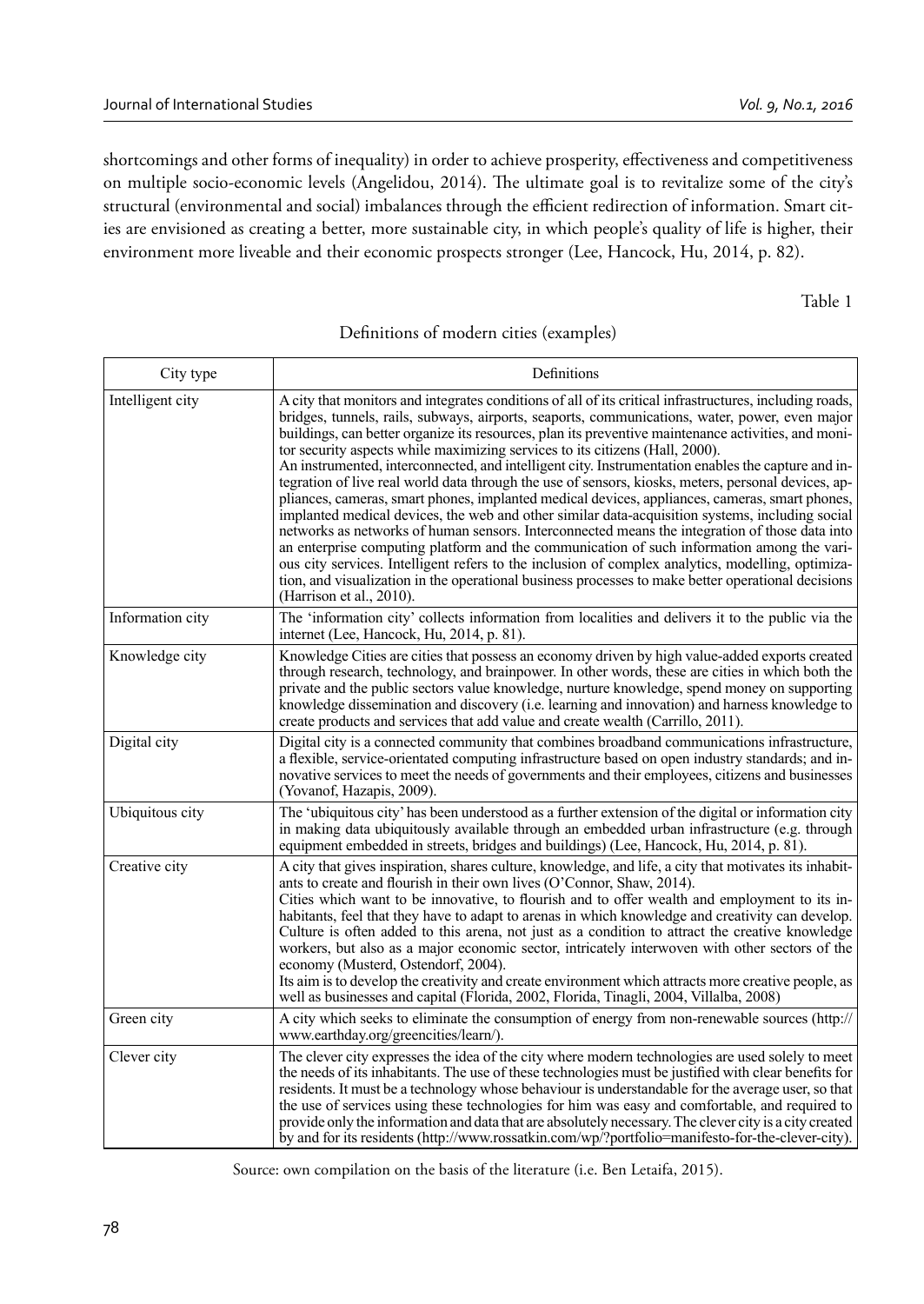As Shelton, Zook and Wiig pointed out, a key element of the smart city is its ability to promote economic growth (2015). They cited IBM's marketing literature: '... in the  $21<sup>st</sup>$  century, cities compete globally to attract both citizens and business. A city's attractiveness is directly related to its ability to offer the basic services that support growth opportunities, build economic value and create competitive differentiation. Potential inhabitants, of both the commercial and residential variety, are a discriminating lot, and they are looking for cities that operate efficiently and purposefully. They are looking for smarter cities' (IBM Smarter Cities 2012 in Shelton, Zook, Wiig, 2015, p. 3).

Although when defining a smart city the central issue is ICT, it does not work only through their implementation. It does not guarantee the real smartness of cities and it actually does not necessarily make people think or act smart by themselves. Technology is only a tool for social, environmental, economic and cultural development (Nam, Pardo, 2014). A city is smart when investments in human and social capital, traditional transport and modern digital infrastructure fuel sustainable economic growth and a high quality of life, with a wise management of natural resources through participatory governance (Giffinger et al., 2007, Nijkamp, Kourtit, 2011, in: Steenbruggen, Tranos, Nijkamp, 2015, p. 337).

Smart city strategies can be implemented variously. With a spatial reference four strategic choices can be identified: national versus local strategies, strategies for new versus existing cities, hard versus soft infrastructure-oriented strategies and sector-based versus geographically-based strategies (Angelidou, 2014). In the first mentioned a major differentiating characteristic among smart city strategies is whether they concern an entire country or nation, or they are focused on a more local level (city, metropolitan area or region). In the second one the criterion is the urban development stage of the city. Thus, one can say about strategy of existing cities or new ones (greenfield cities, cities from scratch or planned cities). The third strategic choice refers to the question whether the smart city strategy will target the efficiency and technological advancement of the city's hard infrastructure systems (i.e., transport, water, waste, energy) or the soft infrastructure and the people of the city (i.e., social and human capital: knowledge, inclusion, participation, social innovation, social equity). The last one refers to whether smart city strategy aims at the transformation of specific economic sectors of the city (such as business, housing, commerce, governance, health, education etc., without placing specific emphasis on the geography of each sector) or geographically-determined districts or clusters (such as business districts, research and development clusters, university and education areas, tourism and leisure clusters).

Real applied smart city strategies lie somewhere in-between the extremes of the available strategic choices. However, they all are characterized by such features as foresight, advanced technologies, ICT infrastructure and security. The smart city is a city whose development plans include the economy, governance, mobility, environment and living conditions. It is a city functioning on the basis of resources and is active and independent in decision making and informed residents (Giffinger et al., 2007). The smart city uses advanced technologies in order to improve the efficiency of the most important elements of urban and/or social infrastructure and the efficiency of public services (Washburn et al., 2010). Skilfully implemented and deployed ICT infrastructure is conducive to improving the efficiency of public management in a smart city and increases the involvement of citizens in the life of the city (Hollands, 2008). And finally, a smart city is safe for people and the environment; it is an effective urban centre with advanced infrastructure, such as sensors, electronic devices and networks used to stimulate sustainable economic growth and improve the quality of life in the city (Caragliu, Del Bo, Nijkamp, 2011).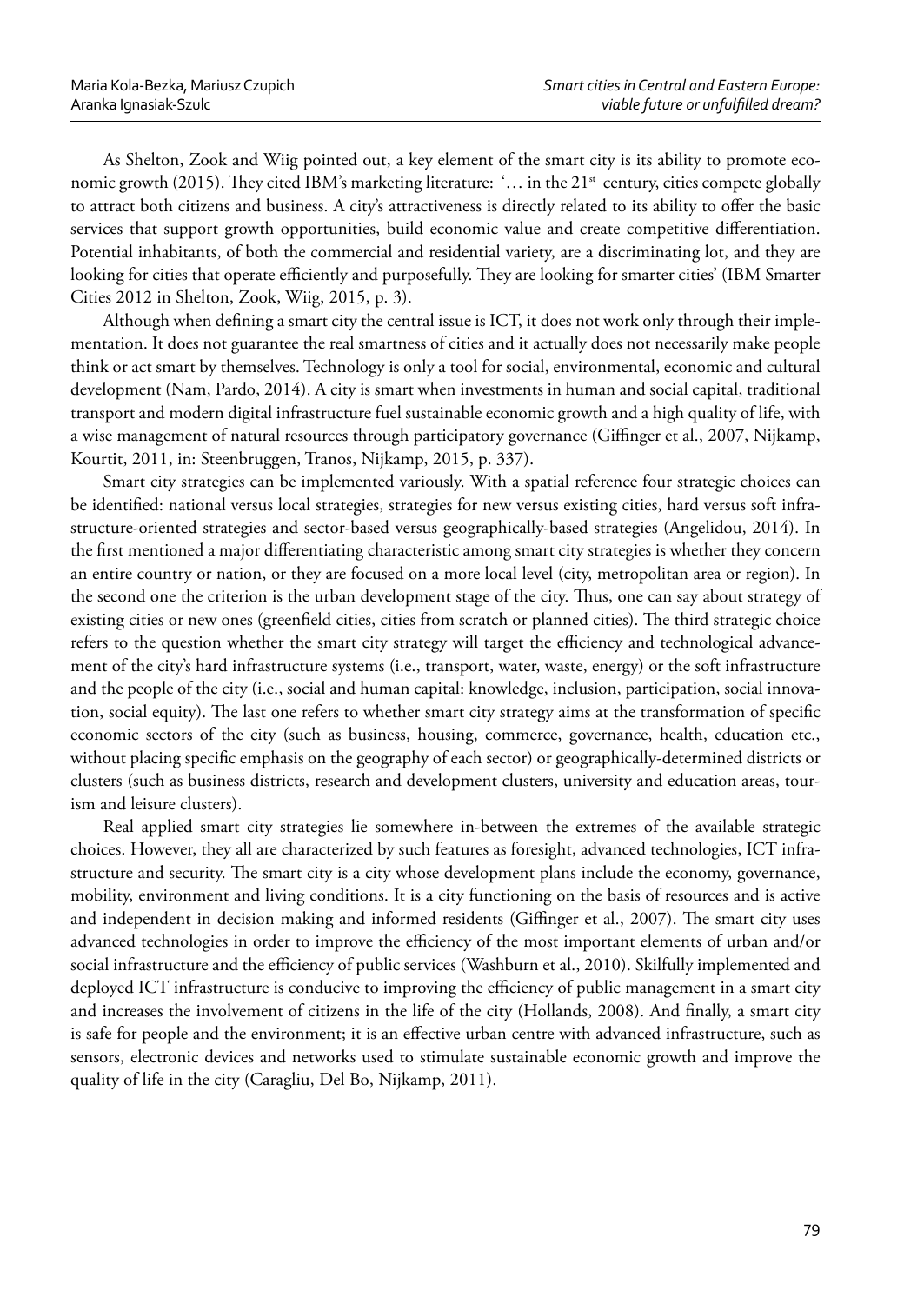#### **CEE CITIES IN GLOBAL RANKINGS OF SMART CITIES**

As the concept of smart cities has grown in popularity, various reports and rankings of 'smart' cities have started to be published. They differ in the scope and methodology of preparation. Assessments of 'the smartness' of cities are most frequently made on the basis of certain indicators selected to suit the definition of a smart city adopted by the authors of a given ranking. Sometimes comparisons are made of individual initiatives categorised as smart and carried out in different cities, using the case study method. Such analyses allow the identification of best practices as regards some selected areas of the city's functioning (*e.g.*, transport, energy, communication). The scientific value of many rankings is sometimes questioned due to the frequently subjective selection of analysed variables and due to a significant differentiation of analysed cities in terms of their size or functions performed. These rankings, however, are highly popular in the media and are an important instrument of territorial marketing (particularly when they indicate a high position in the ranking of a given city or an improved position in relation to the previous edition). The undoubted advantage resulting from the development and dissemination of such rankings is the ability to attract the public attention and initiate discussions on urban development policies. Rankings can be a tool of competitive struggle as well as the basis for specifying a city profile. They can also be used to identify best practices, disseminate them and initiate the learning process (Giffinger and Haindl, 2009, p. 705).

CEE cities are considered rarely in global rankings of smart cities, which results primarily from the fact that those rankings take into consideration mostly largest metropolitan areas and cities of the world, and CEE cities do not belong to them. Moreover, the scale of smart solutions implemented by CEE cities is rather small. As follows from a ranking of smart cities published in February 2015 by Juniper Research, which was compiled based on analyses of each city's smart capabilities (use of smart grids, smart traffic management and lighting, social cohesion, etc.), the global leader is Barcelona, and is ahead of such metropolises as New York and London (http://www.juniperresearch.com/press/press-releases/barcelona-named-globalsmart-city-2015). CEE cities are also infrequently included in rankings of quality of life. In the Mercier Research ranking developed for 2012, where the leader was Vienna, among CEE cities Budapest took the lead (67th place) and was followed by Vilnius (74th place) and Prague (75th place) (https://eu-smartcities. eu/content/best-cities-environment-and-infrastructure). However, CEE cities are regularly included in reports on European smart cities. As can be inferred from these reports, CEE cities occupy remote positions, if compared with other cities of Europe.

Interesting conclusions about the level of CEE cities smartness can be drawn from the results analysis of the survey made on European medium-sized cities within a project titled European Smart Cities (ESC). The project resulted in developing a ranking of smart cities. The first editions of the ranking were limited to cities with a population between 100,000 and 500,000, and with at least one higher education institution and impacting an area inhabited by no more than 1.5 million people. So far three editions of the ranking (2007, 2013 and 2014) have been published enhancing gradually the array of instruments and improving the research methodology. Assessments of city smartness was made with the use of indicators (their number rose from 74 in 2007 and to 81 in 2014) describing the following six major areas that make up a smart city model (http://www.smart-cities.eu/model.html): smart living, smart mobility, smart governance, smart economy, smart environment, and smart people. The first edition of the ranking, which covered 70 European medium-sized smart cities, included CEE cities, however, they were not classified into the group of ranking leaders. The cities with the best positions in the ranking were two Slovenian cities - Ljubljana and Maribor (17th and 30th place respectively), then the capital of Croatia - Zagreb (35th place), Estonian Tartu (40th place), two Czech cities - Plzen and Usti upon Labem (42nd and 44th place), Nitra from Slovakia (47th place), and Rzeszów from Poland (48th place). Sixteen CEE cities were ranked between the 50th and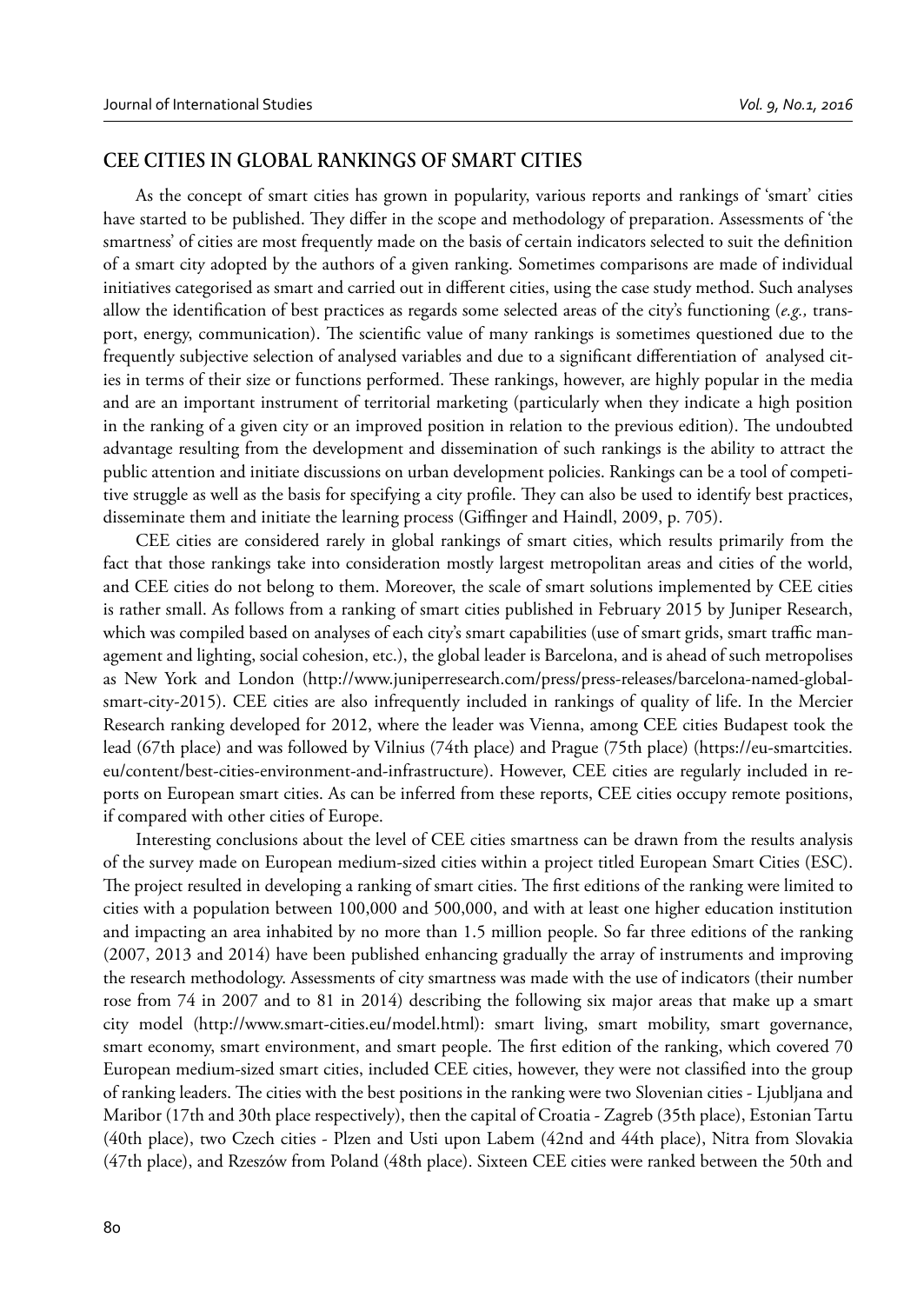70th positions, including 3 Polish ones: Białystok (53rd), Bydgoszcz (57th) and Szczecin (62nd) (Giffinger et al., 2007, p. 16). The 2014 ranking covered 77 cities, including 24 CEE cities. Ljubljana was the highest ranked one (15th place) and the next was Maribor (40th place). Other CEE cities were not included in the first forty. Six Polish cities appeared in the ranking - Rzeszów (56th place), Szczecin (57th), Bydgoszcz (62nd), Białystok (66th), Kielce (68th), and Suwałki (70th) (http://www.smart-cities.eu/?cid=3&ver=3). In 2015 the research methodology was changed, replacing the ranking with city profiles and enhancing the population criterion in the city selection process (the survey covered cities with a population ranging from 300,000 to 1,000,000 people). Profiles of studied cities can be compared against ranking leaders by means of the ESC project website.

Despite the fact that within the ESC project data were standardized, it was criticized for taking into account only quantitative elements such as, for instance, the number of implemented modern technologies and smart control systems. It was argued that while assessing the level of city smartness quality dimensions (for example, comprehensiveness and effectiveness in achieving the mission statement aimed at raising the standard of living and making the city offer more attractive) should also be taken into account (http://www. designforall.pl/jak-zmierzyc-inteligencje-miasta-aspirujacego-do-miana-smart-city/).

The Mapping Smart Cities in the EU report has become a popular source of information about the smartness of European cities. It was prepared in 2014 for the European Parliament's Industry, Research and Energy Committee with a view to providing basic information as well as the basis for drawing conclusions on the level of the implementation of the idea of smart cities in the context of achieving the objectives of the Europe 2020 Strategy. As follows from the report, few cities located in CEE correspond to the broad definition of a smart city. The authors analysed within the study 468 cities situated in the EU-28, with a population in excess of 100,000. The cities were analysed by their compliance with the developed definition and by the occurrence of smart initiatives (the information taken for the analysis was obtained from the Internet, e.g., websites of realised projects). On this basis 240 cities with a noticeable activity in the analysed sphere were identified (Manville et al., 2014, pp. 15-16). The European leader was Copenhagen - a city that in 2014 won also the international World Smart Cities Award for the Copenhagen Connecting plan, and in 2015 signed an agreement with the Japanese company Hitachi to establish the world's first Big Data platform for an entire city enabling companies, the public sector and citizens to use the data volumes found in large urban environments (http://www.copcap.com/newslist/2015/denmark-tops-eu-28-smart-city-ranking). When compared to cities in other EU countries, CEE cities were less frequently qualified as smart. This was particularly evident in the case of Polish and Lithuanian cities. Cities from other CEE countries owed their relatively better situation mainly to the implementation of smart initiatives in the environmental area (Manville et al., 2014, pp. 40-43).

As follows from the analysis of selected European rankings identifying smart cities, CEE cities are not leaders in terms of the number, scale and scope of ongoing smart initiatives. However, these rankings provide useful information in the form of benchmarking to cities. They make it possible to make comparisons of a given city along with its used solutions aspiring to the status of being smart with cities-leaders and their practices recognized as the best ones in the field. It seems that the level of the usefulness of these rankings is rising, since they are increasingly built on the basis of the qualitative characteristics measuring the city smartness. They promote thus the idea of a smart city understood not only as a result of embedding innovative systems and ICT technologies in the urban space, but primarily as a joint venture carried out by residents, authorities, local entrepreneurs and other institutions that matches the needs of city users and provides the most efficient implementation of public services.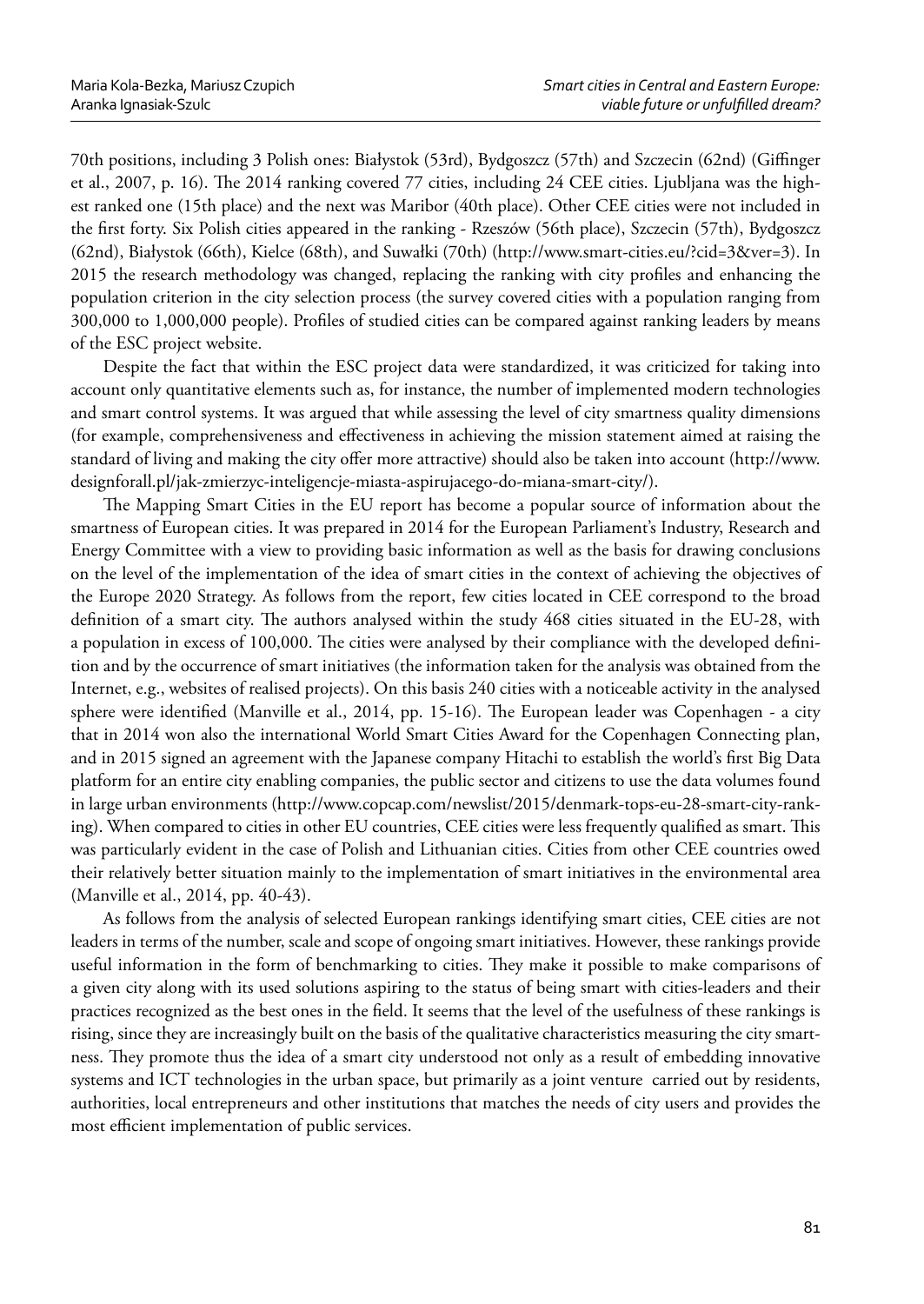#### **SMART INITIATIVES IN CEE CASE STUDIES**

An example of the CEE city, which successfully implements projects related to smart city is Budapest. Many solutions aimed at improving the quality and level of utility of public space work there. Significant changes have been made mainly in transport. A special system FUTAR is used in public transport (https:// www.telekom.com/media/enterprise-solutions/293550). It is controlled by the management center, which analyzes the data in terms of the traffic, the current position of public transport vehicles and on the basis the planned timetables and control lights at junctions on major routes of the city. About 2.3 th. urban vehicles are equipped with location systems, which allow the transmission of information on actual time of arrival at the bus stops, where they are displayed on the boards with variable content.

More or less advanced systems for traffic control are used in many CEE cities. An example might be Polish Tricity, where TRISTAR system is implemented (https://www.tristar.gdynia.pl/pages/public/simple\_ map.xhtml). It will cover a total of 141 crossings, of which 67 in Gdansk, 60 in Gdynia and 14 in Sopot. The main point of this system, developed by scientists from the Technical University of Gdansk, is a special computer that is connected to two traffic control centres located in the Gdansk and Gdynia. The intensity of traffic is tracked by hundreds of cameras, sensors and induction loops. As a part of the system, it is planned to install over 100 cameras and speed cameras guarding the safety of drivers and observance of traffic rules.

An innovative approach to public transport is represented by the Estonian city of Tallinn, where, in 2015 the old trolleybuses were replaced by 24 hybrid buses that meet emission Euro 6 standard (http:// www.baltic-course.com/eng/transport/?doc=103957). Besides, since 2013 the so-called green card was implemented allowing residents a free public transport. The benefits achieved include among others reduction of the traffic by 20% and number of people using public transport increase by 6% (Light House, 2015). The authorities of Tallinn also put a great emphasis on reducing the energy consumption of buildings, which the city owns. For several years, they consistently implement thermal efficiency improvements of public buildings, installing thermostats and changing heating systems powered by renewable energy. In 2011-2013, 37.5 million EUR was allocated for this purpose, while in the period 2015-2020 another such investments will cost 240 million EUR (Light House, 2015). The current result of this is the reduction of energy consumption by 3370 MWh per year. In addition, the city became involved in the construction of several energy self-sufficient buildings, which use heat pumps and solar panels. Noteworthy is the fact that private homeowners can benefit from training in the field of energy savings, loans and the financial support offered by the city administration. This enables them to improve the isolation of the homes, and installing smart meters, which are followed by remote reading and which, through continuous monitoring, can optimize energy consumption.

Another example of activities in the area of energy policy is the investment in Poznan. The administration of the city used the formula of public-private partnership and in April 2013 signed an agreement for the construction and operation of waste incineration (PARP, 2014, pp. 35-54). This agreement amounted to the sum of 725 million PLN, and assumed that the private partner will design, build, and will be for 25 years, the operator of thermal treatment of residual fraction of mixed municipal waste plant. The private partner will perform waste collection and produce adequate volume of electricity and heat. The installation will be able to process approx. 210 th. tonnes of waste per year and produce 18 MW of electricity and 34 MW of heat.

A common subject of improvements in the cities is lighting. Such action were undertaken, inter alia, by Budapest (http://dailynewshungary.com/budapest-tests-smart-city-application/). Lamps controlled by special modules adjust the light intensity to car traffic, cycling and walking. A network of sensors placed on lamps work on the principle of motion sensors capture an approaching vehicle or pedestrian. The data col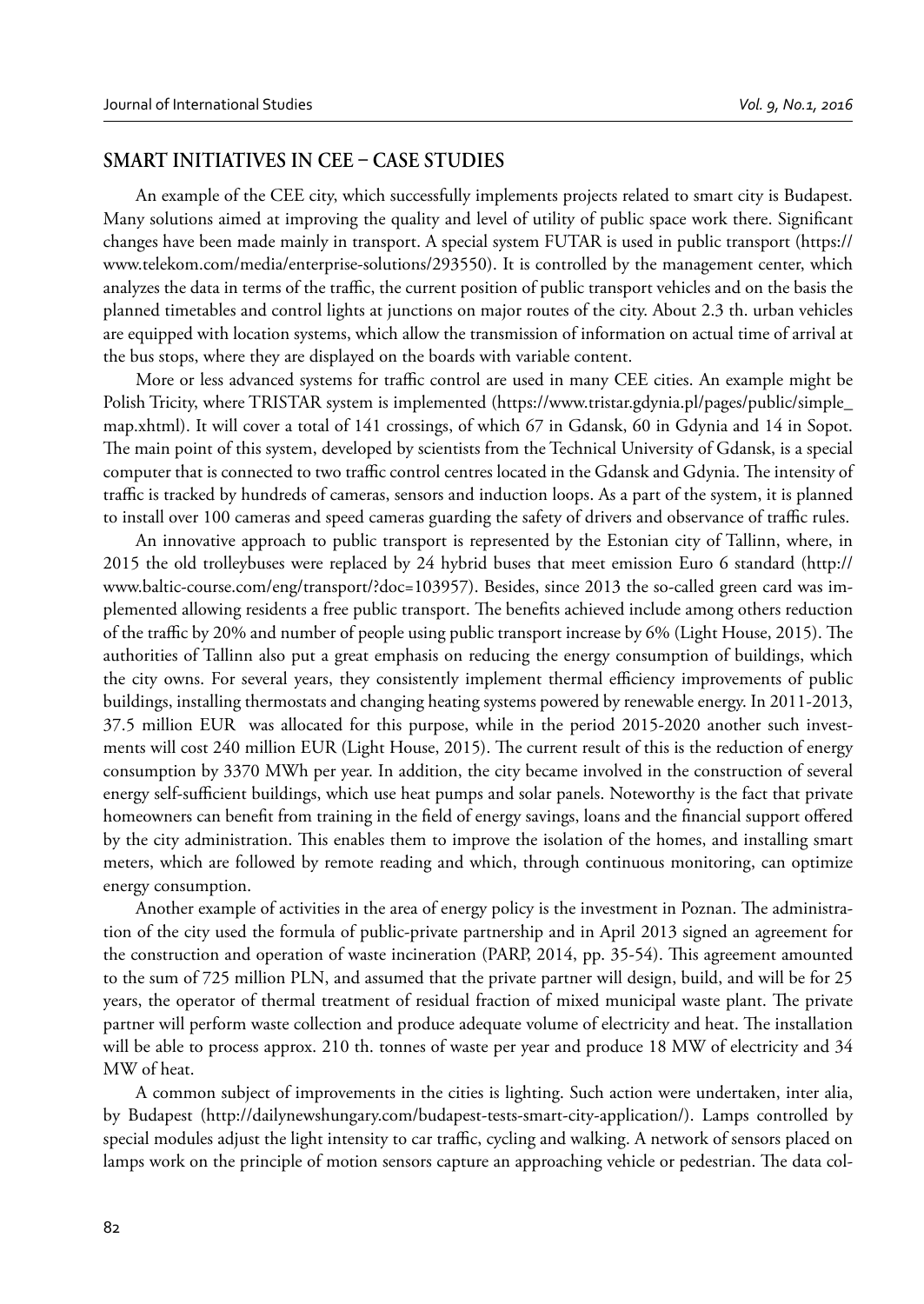lected from the sensors is transmitted to the control center, where the work of lamps is analysed and modified. An additional function of the sensors is the ability to measure noise and air pollution. This information will be ultimately distributed by the application on the phone. In this way, residents can monitor air pollution and traffic in different parts of the city. This solution brings the city significant savings associated with a reduction in working hours of lamps. A similar system operates in Latvian Riga and Romanian Brasov. Furthermore, Lithuanian Vilnius since 2014 has been implementing the project of public-private partnership with the Italian company, which aims to replace lighting for LEDs. As a result, the city is expected to save up to 70% of energy consumption, which will result in savings of EUR 2 million per year (The New Economy, 2014).

An interesting project in the field of e-government was implemented in 2013-2014 in Bulgarian Sofia. The city authorities decided to computerize largely the work of their offices and in cooperation with the Ministry of Transport and Information and Communication Technologies introduced 50 e-services to its residents. The e-government services were offered to individuals and businesses and include among others issuing and accepting certificates, confirmations and documents from the registrar's office, on local taxes and fees, municipal enterprises, etc. (https://usl.sofia.bg/ePortal/pages/services.xhtml). Access to these services is possible after obtaining of a special card by residents that allows identifying a specific person by electronic signature and identification number. The large popularity of these solutions resulted that the Ministry of Transport and Information and Communications Technology, decided to implement them in other cities as Burgas, Gabrovo and Radomir. The project was supported by the EU under the European Social Fund.

Using the Internet as a medium of communication between the office and the residents is also popular in Lithuanian Vilnius. The city authorities have set up an e-platform, through which residents can submit their suggestions and ideas for investment, to express opinions on the topics discussed at sessions of the city council and participate in surveys on topics important to the city. Moreover, the platform allows the access to over 100 e-services (The New Economy, 2014).

One of the projects aimed at improving the quality of public services and living standards is a project carried out in Latvian Riga. The city government initiated the implementation of city card, which is an innovative form of payment. It can be used for payment for public transport, urban parks, "park and ride" places, as well as museums, concert halls, etc. (http://www.stepupsmartcities.eu/Portals/51/Documents/3%20 point%202%20reports/Riga%20Smart%20cards.pdf). The main objective that led the government to promote public transport and consequently reduce CO2 emissions, and also giving facilitations for citizens using the public services.

Another solution aimed to make life easier in the city are the applications on the phone offering various utilities. In Budapest locals enjoy free application, which includes a map of the city with the possibility of tracing the addresses and routes and timetables for all public transport lines (http://en.smartcity.hu/). The application has offline mode, which greatly facilitates the use of it. There can be memorized the most common destinations, which will be displayed on the main map and it allows to find the nearest bus stops.

Many mobile solutions are used in Polish cities. Very popular are the phone city guides. They are used among others in Szczecin, Gdansk, Lodz, Bydgoszcz. On the other hand, in Warsaw, Cracow, Wroclaw, Tychy and other cities a free application on the phone is available informing on the dates of removal of waste from individual districts, rebounding bulky waste, waste segregation. It also contains links to environmental organizations and information about ecological events, etc.

In conclusion, many of the solutions are already very widespread in the cities of the CEE. In addition to the above the most common are connected with: renewable energy, city bike, hot spots, urban videomonitoring, participatory budgets. Smart solutions are implemented, however, mainly in large cities, often capitals. What's more, they do not form a complete system of innovative city management. Rather, they are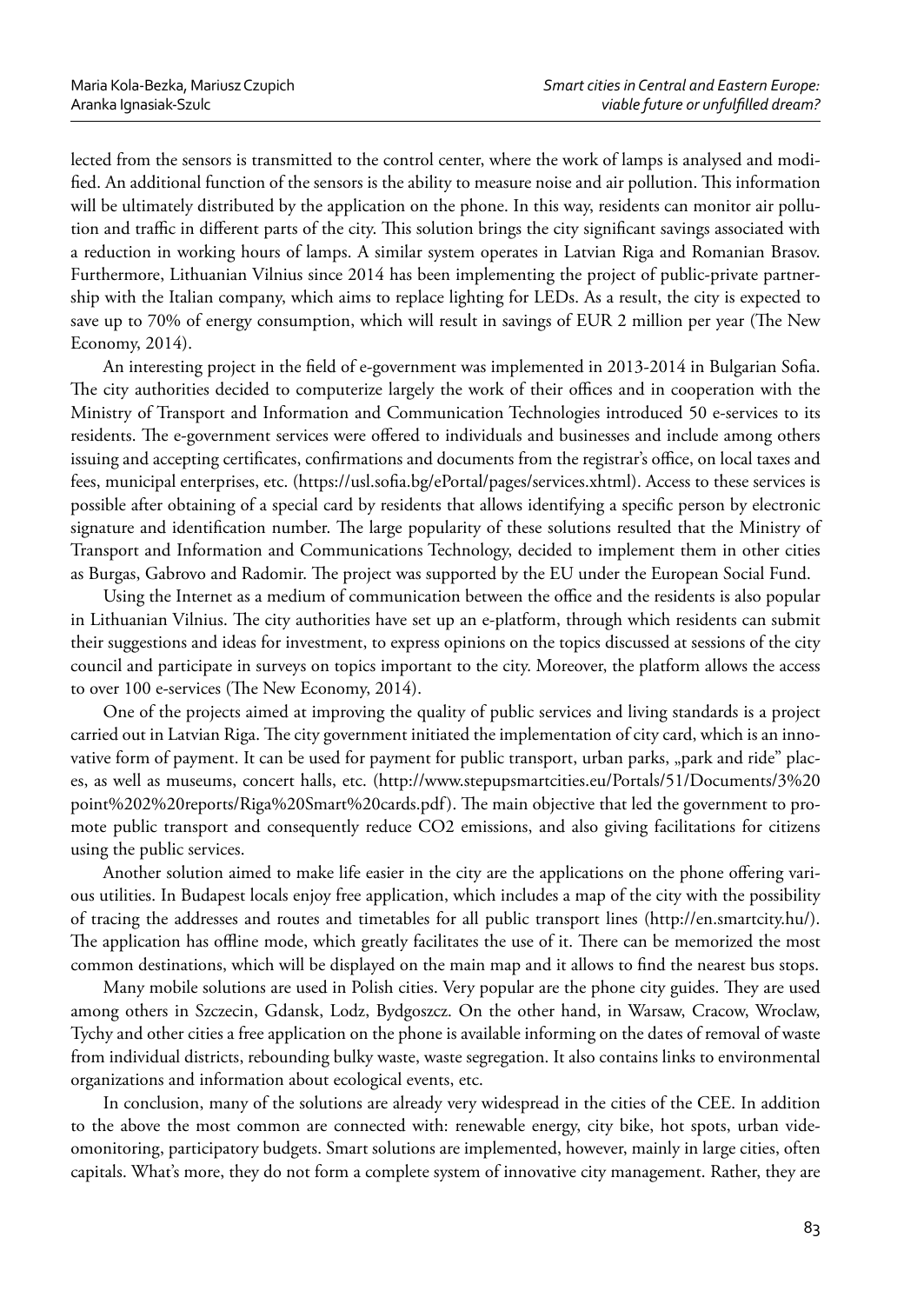selectively used tool, most often in the field of transport and energy. This is also true for Poland. Studies conducted in Polish cities with county rights showed that major cities showed a high or very high activity of actions that could be considered compatible with the concept of smart city. The problem, however, was that they were difficult to qualify as a systematic and set in order (Stawasz, Sikora-Fernandez, 2015, pp. 93-114).

It should be noted that in the analyzed CEE cities smart city concept is only a part of the ongoing development plans, and not a permanent part of the comprehensive management of the city. The subjects responsible for urban development are guided in their actions, above all, by the need to reduce energy and transportation costs. It is still too early to classify these cities among the innovative ones and treated equally to Barcelona, Copenhagen and London. Long economic and social delay of CEE countries is also reflected in terms of the functioning of cities and their financial capabilities. Still, optimism can be seen in the fact that the municipal authorities in this part of Europe are open to new trends in urban policy. This is expressed through participation in organizations associating partner cities, sharing best practices in the field, or the implementation of smart city projects through the implementation of projects in the model of public-private partnership.

#### **CONCLUSIONS**

The idea of smart city consists in creating and exploiting relationships and links between human and social capital and between ICT with a view to generating sustainable economic growth of the city and improve the quality of life of its inhabitants. In practice the idea of a smart city can be variously implemented. One can identify the following four strategic choices: national versus local strategies, strategies for new versus existing cities, hard versus soft infrastructure-oriented strategies and sector-based versus geographically-based strategies.

No doubt the implementation of smart solutions in cities around the world contributes to the improvement of their functioning and provides them with numerous benefits. These benefits can be perceived in different areas of the city and by its various stakeholders. Due to the diversity of cities and the conditions under which they operate as well as due to different strategies applied in smart city development, it is not possible to identify a universal and complete set of them. Nonetheless, based on the examples of smart initiatives and projects presented in this article, one can assume that disseminating the idea of a smart city in CEE cities brings them a lot of positive effects, for example, in the forms of improving the functioning of public administration, possibilities of shaping the offer of public services in line with the preferences of residents, lower costs of rendering public services, or reducing combustion emissions and air pollution. For CEE cities a particular advantage resulting from the implementation of the smart city concept may prove to be creating the image of a modern and functional city. As examples from around the world show, the implementation of smart solutions in various areas of the functioning of the city allows its brand to be developed, thereby encouraging the inflow of new residents, investors and tourists.

Smart city strategy can also be a tool for effective global competitive struggle for resources (human and financial capital). In developing countries, which include CEE countries, it may be therefore a way to improve the level and quality of life due to investments made in modern sectors of the economy being developed in the city which use smart infrastructure offered by the city as well as knowledge and creativity of its inhabitants. In other words, it can contribute to dynamic economic growth and creating new, sustainable jobs. Developing a city through the implementation of smart strategies can reduce the risk of 'the import of problems' faced by other cities in the region or country (e.g., outflow of young and educated people, depopulation, decline in the competitiveness of goods and services 'exported' by businesses located in the city). It can also be a way to reduce challenges such as, for instance, deepening of social, economic and environmental inequalities related to the operation of the Single European Market.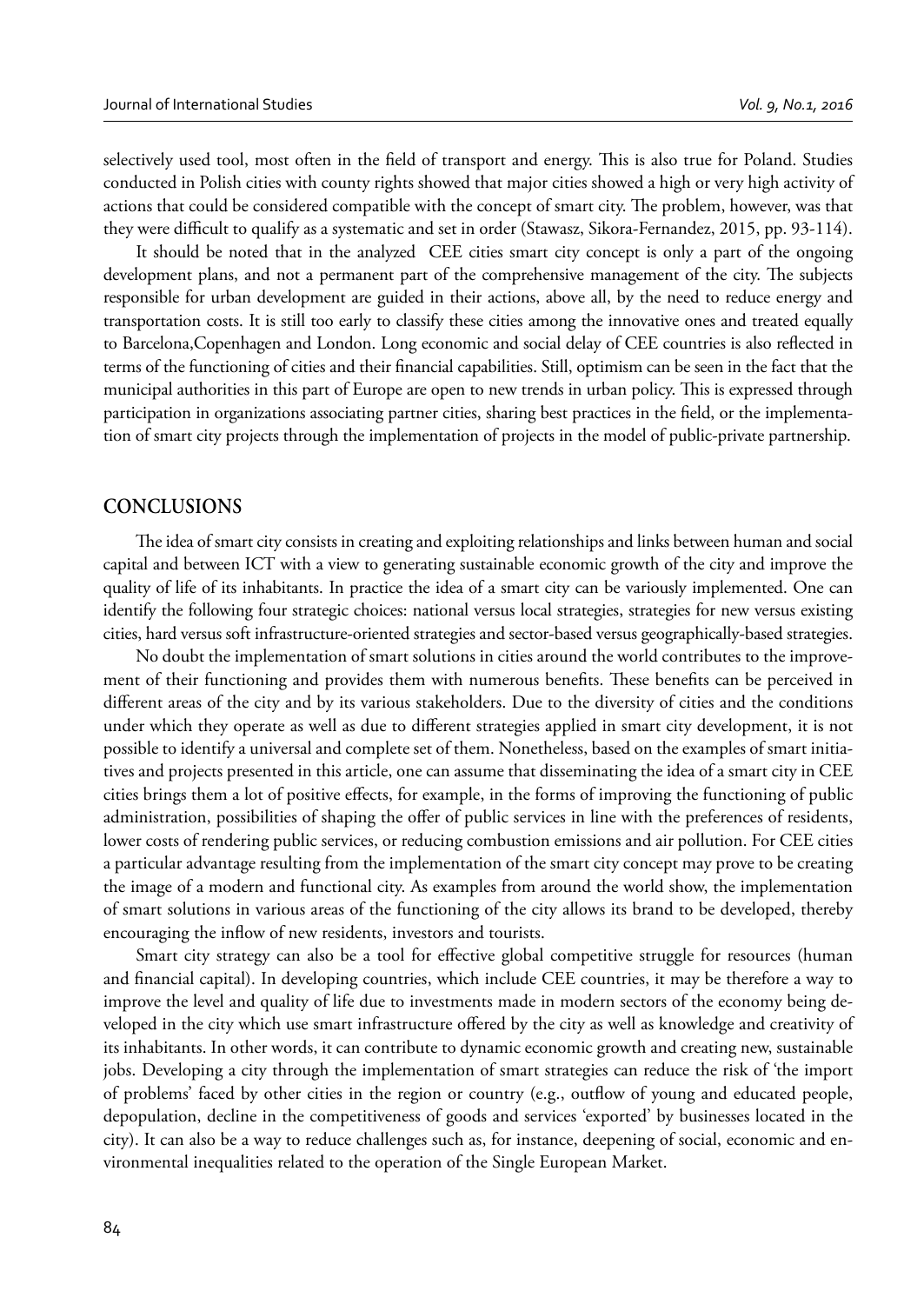As follows from the analysis of European rankings identifying smart cities, CEE cities in spite of being present in these rankings, in terms of numbers, scale and scope of the ongoing smart initiatives clearly lag behind other cities of the continent. Their presence in these rankings indicates, however, that within their territories smart solutions are implemented increasingly and more effectively, improving the quality of life of their residents and the functioning of other stakeholders of the city. Although these solutions do not constitute a comprehensive set of management tools for the city but rather a means to reduce its operating costs, one can state that smart cities in CEE become a viable future.

### **REFERENCES**

- Allwinkle, S., Cruickshank, P. (2011), *Creating smarter cities: An overview*, Journal of Urban Technology, No. 18(2), pp. 1-16.
- Angelidou, M. (2014), *Smart city policies: A spatial approach*, Cities, No. 41, pp. 3-11.
- Ben Letaifa, S. (2015), *How to strategize smart cities: Revealing the SMART model*, Journal of Business Research, No. 68, pp. 1414–1419.
- Boulton, A., Brunn, S.D., Devriendt, L. (2011), *Cyberinfrastructures and 'Smart' World Cities: Physical, Human and Soft Infrastructures*, [in:] Derudder, B., Hoyler, M., Taylor, P.J., Witlox, F. (eds.), *International Handbook of Globalization and World Cities,* Cheltenham, Edward Elgar.
- Caragliu, A., Del Bo, Ch., Nijkamp, P. (2011), *Smart Cities in Europe*, Journal of Urban Technology, Vol. 18, No. 2, pp. 65-82.
- Carrillo, F.J. ed. (2011), *Knowledge Cities: Approaches, Experiences and Perspectives*, Routledge, London, New York.
- Chourabi, H., Nam, T., Walker, S., Gil-Garcia, J.R., Mellouli, S., Nahon, K., Pardo, T.A., Scholl, H.J. (2012), *Understanding Smart Cities: An Integrative Framework*, Proceedings of 45th Hawaii International Conference on System Sciences.
- Florida, R. (2002), *The Rise of the Creative Class: And How It's Transforming Work, Leisure, Community and Everyday Life*, Basic Books, New York.
- Florida, R., Tinagli, I. (2004), *Europe in the Creative Age*, Carnegie Mellon, Software Industry Centre, Demos.
- Giffi nger, R., Fertner, C., Kramar, H., Kalasek, R., Pichler-Milanovic, N., Meijers, E. (2007), *Smart cities Ranking of European medium-sized cities (Report)*, Centre of Regional Science, Vienna UT, http://www.smart-cities.eu/download/smart\_cities\_final\_report.pdf (referred on 15/07/2015).
- Giffinger, R., Haindl, G. (2009), *Smart Cities Rankings: an Effective Instrument for the Positioning of the Cities?*, Barcelona, http://upcommons.upc.edu/bitstream/handle/2099/11933/05\_PROCEEDINGS\_M5\_01\_0014.pdf?sequence=1 (referred on 13/11/2015).
- Glaeser, E.L. (2011), *Triumph of the City: How Our Greatest Invention Makes Us Richer, Smarter, Greener, Healthier, and Happier*, Penguin Press, New York.
- Glasmeier, A., Christopherson, S. (2015), *Thinking about smart cities*, Cambridge Journal of Regions, Economy and Society, No. 8, pp. 3-12.
- Hall, P. (2000), *Creative cities and economic development*, Urban Studies, No. 37(4), pp. 633-649.
- Harrison, C., Eckman, B., Hamilton, R., Hartswick, P., Kalagnanam, J., Paraszczak, J., et al. (2010), *Foundations for smarter cities*, Journal of Research and Development, No. 54(4), pp. 350-365.
- Hollands, R.G. (2008), *Will the real smart city please stand up?*, City, No. 12(3), pp. 303-320.
- Katz, B., Bradley, J. (2013), *The Metropolitan Revolution: How Cities and Metros Are Fixing Our Broken Politics and Fragile Economy*, Brooking Institution Press, Washington.
- Lee, J.H., Gong Hancock, M., Hu, M-Ch. (2014), *Towards an effective framework for building smart cities: Lessons from Seoul and San Francisco*, Technological Forecasting & Social Change, No. 89, pp. 80-99.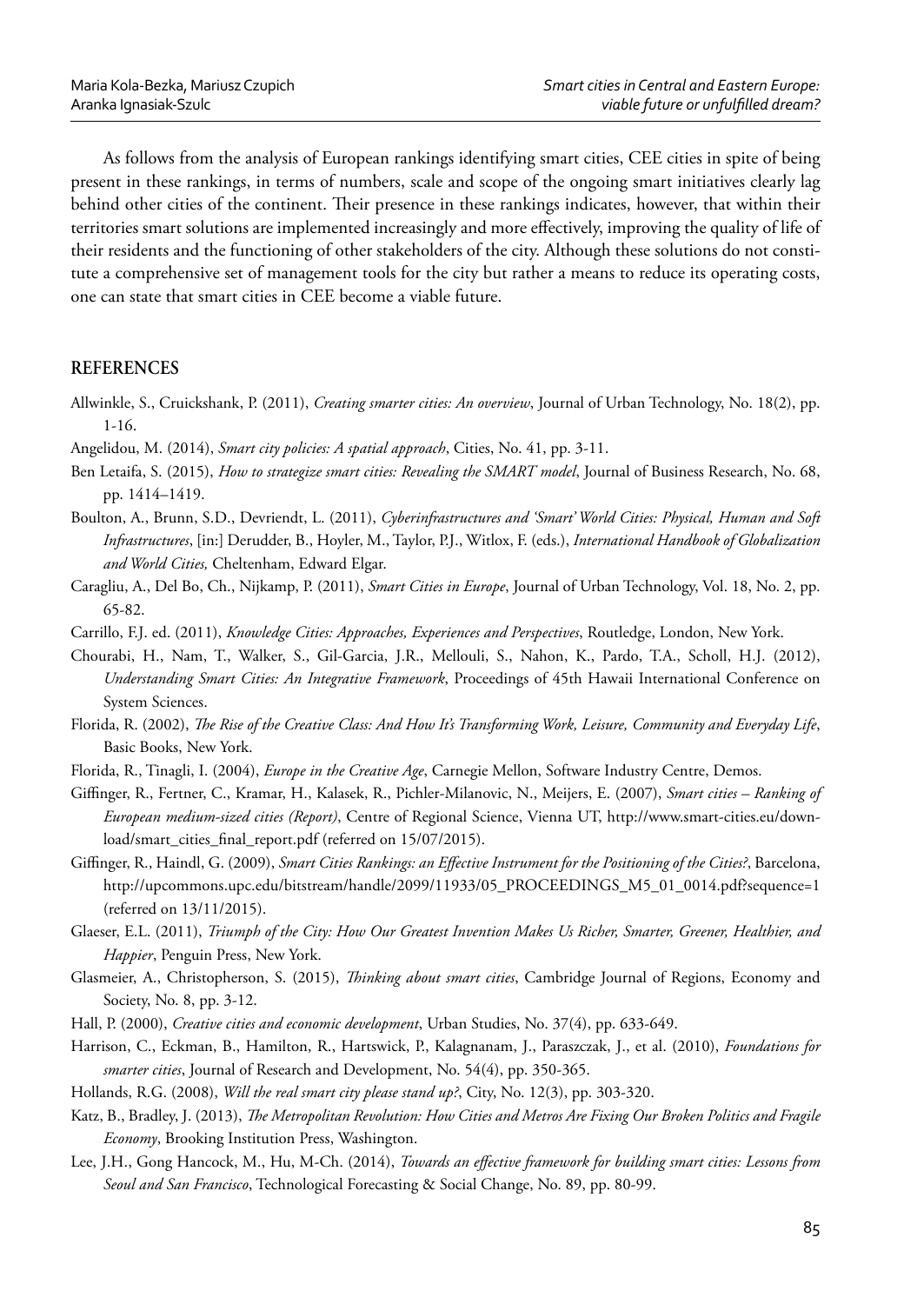Lehrer, J. (2012), *A Physicists Solves the City*, The New York Times, 17 December.

- Light House (2015), *Report Specific ambitions of the R4E partner cities. Ambitions of Tallin*, http:// www.tue-lighthouse. nl/Publications.html (referred on 18.03.2016).
- Manville, C., Cochrane, G., Cave, J., Millard, J., Pederson, J.K., Thaarup, R.K., Liebe, A., Wissner, M., Massink, R., Kotterink, B. (2014), *Maping Smart Cities in the EU*, Study, Directorate General for Internal Policies, Policy Department A: Economic and Scientific Policy, January.
- Muggah, R.(2012), *Researching the Urban Dilemma: Urbanization, Poverty and Violence*, International Development Research Centre, Ottawa, Canada.
- Musterd, S., Ostendorf, W. (2004), *Creative cultural knowledge cities: Perspectives and planning strategies*, Built Environment, No. 30(3), pp. 188-193.
- Nam, T., Pardo, T.A. (2011a), *Conceptualizing Smart City with Dimensions of Technology, People, and Institutions*, Proceedings of the 12<sup>th</sup> Annual International Conference on Digital Government Research, June 12-15, College Park, MA, USA.
- Nam, T., Pardo, T.A. (2011b), *Smart City as Urban Innovation: Focusing on Management, Policy, and Context*, Proceedings of the 5<sup>th</sup> International Conference on Theory and Practice of Electronic Governance, September 26-28, Tallin, Estonia.
- Nam, T., Pardo, T.A. (2014), *The changing face of a city government: A case study of Philly311*, Government Information Quarterly, No. 31, pp. 1-9.
- Nijkamp, P., Kourtit, K. (2011), *Global challenges and local responses in the urban century: A scoping document*, Amsterdam, Vrije Universiteit.
- O'Connor, J., Shaw, K. (2014), *What next for the creative city?*, City, Culture and Society, No. 5(3), pp. 165-170.

PARP (2014), *Biuletyn Partnerstwa Publiczno-Prywatnego*, Warszawa.

- Shelton, T., Zook, M., Wigg, A. (2015), *The 'actually existing smart city'*, Cambridge Journal of Regions, Economy and Society, No. 8, pp. 13-25.
- *Smart cities. Ranking of European medium-sized cities* (2007), Centre of Regional Science, Vienna UT, October.
- Songdo City, http://www.songdo.com/songdo-international-business-district/news/in-the-news.aspx (referred on 08/11/2015).
- Stawasz D., Sikora-Fernandez D. (eds.) (2015), *Zarządzanie w polskich miastach zgodnie z koncepcją smart city*, Wydawnictwo Placet, Warszawa.
- Steenbruggen, J., Tranos, E., Nijkamp, P. (2015), *Data from mobile phone operators: A tool for smarter cities?*, Telecommunications Policy, No. 39, pp. 335-346.
- The New Economy (2014), *Vilnius becomes one of Europe's smartest cities*, 21.07, http://www.theneweconomy.com/business/vilnius-becomes-one-of-europes-smartest-cities (referred on 18.03.2016).
- Washburn, D., Sindhu, U., Balaouras, S., Dines, R.A., Hayes, N.M., Nelson, L.E. (2010), *Helping CIOs Understand "Smart City" Initiatives*, February, http://www-935.ibm.com/services/us/cio/pdf/forrester\_help\_cios\_smart\_city. pdf (referred on 18.03.2016).
- World Economic Forum (2014), *The Competitiveness of Cities. A report of the Global Agenda Council on Competitiveness*, August, http://www3.weforum.org/docs/GAC/2014/WEF\_GAC\_ CompetitivenessOfCities \_Report\_2014.pdf (referred on 18.03.2016).
- World Health Organization, *Global Health Observatory Data*, http://www.who.int/gho/urban\_health/situation\_trends/ urban\_population\_growth\_text/en/ (referred on 18.03.2016).
- Villalba, E. (2008), *On Creativity. Towards an Understanding of Creativity and its Measurements*, JRC Scientific and Technical Reports, European Communities, Luxembourg.
- Yovanof, G.S., Hazapis, G.N. (2009), An architectural framework and enabling wireless technologies for digital cities & intel*ligent urban environments*, Wireless Personal Communications, No. 49(3), pp. 445-463.